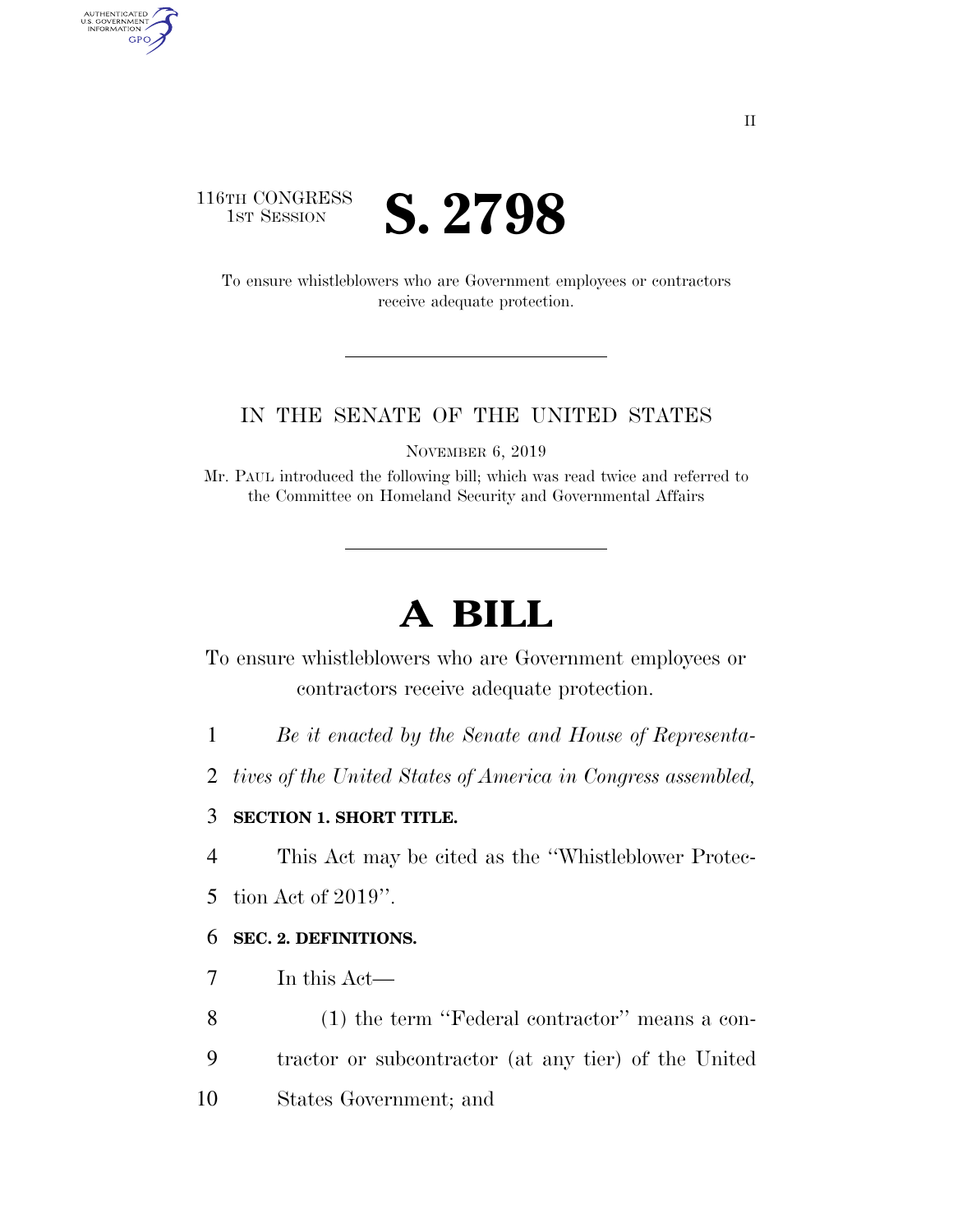(2) the term ''personnel action''—

 (A) has the meaning given that term in section 2302 of title 5, United States Code; and (B) includes other disciplinary or corrective action and performance evaluations by an em-ployer.

### **SEC. 3. WHISTLEBLOWER PROTECTIONS FOR CONTRAC-TORS.**

 (a) PROHIBITED PERSONNEL PRACTICES.—An em- ployee of a Federal contractor who has authority to take, direct others to take, recommend, or approve any per- sonnel action, shall not, with respect to such authority— (1) take or fail to take, or threaten to take or fail to take, a personnel action with respect to any employee of the Federal contractor or applicant for employment by the Federal contractor because of—

 (A) any disclosure of information by the employee of the Federal contractor or applicant for employment by the Federal contractor which the employee of the Federal contractor or applicant for employment by the Federal con-22 tractor reasonably believes evidences—

 (i) any violation of any law, rule, or regulation; or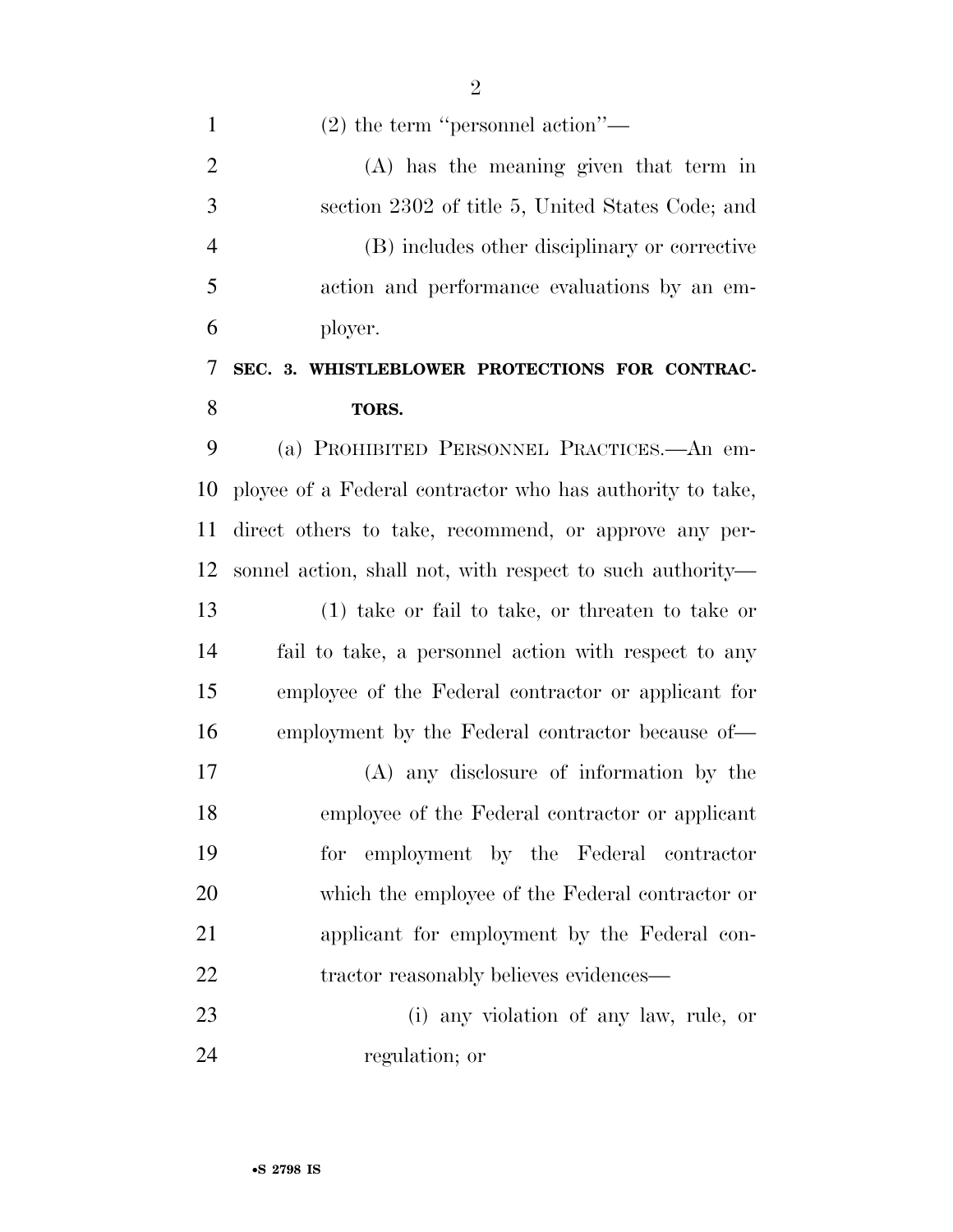| $\mathbf{1}$   | (ii) gross mismanagement, a gross                  |
|----------------|----------------------------------------------------|
| $\overline{2}$ | waste of funds, an abuse of authority, or          |
| 3              | a substantial and specific danger to public        |
| $\overline{4}$ | health or safety,                                  |
| 5              | if such disclosure is not specifically prohibited  |
| 6              | by law and if such information is not specifi-     |
| $\tau$         | cally required by Executive order to be kept se-   |
| 8              | cret in the interest of national defense or the    |
| 9              | conduct of foreign affairs; or                     |
| 10             | (B) any disclosure to the Special Counsel,         |
| 11             | or to the Inspector General of an agency or an-    |
| 12             | other employee designated by the head of the       |
| 13             | agency to receive such disclosures, of informa-    |
| 14             | tion which the employee of the Federal con-        |
| 15             | tractor or applicant for employment by the Fed-    |
| 16             | eral contractor reasonably believes evidences—     |
| 17             | (i) any violation (other than a viola-             |
| 18             | tion of this section) of any law, rule, or         |
| 19             | regulation; or                                     |
| 20             | (ii) gross mismanagement, a gross                  |
| 21             | waste of funds, an abuse of authority, or          |
| 22             | a substantial and specific danger to public        |
| 23             | health or safety; or                               |
| 24             | $(2)$ take or fail to take, or threaten to take or |
| 25             | fail to take, any personnel action against any em- |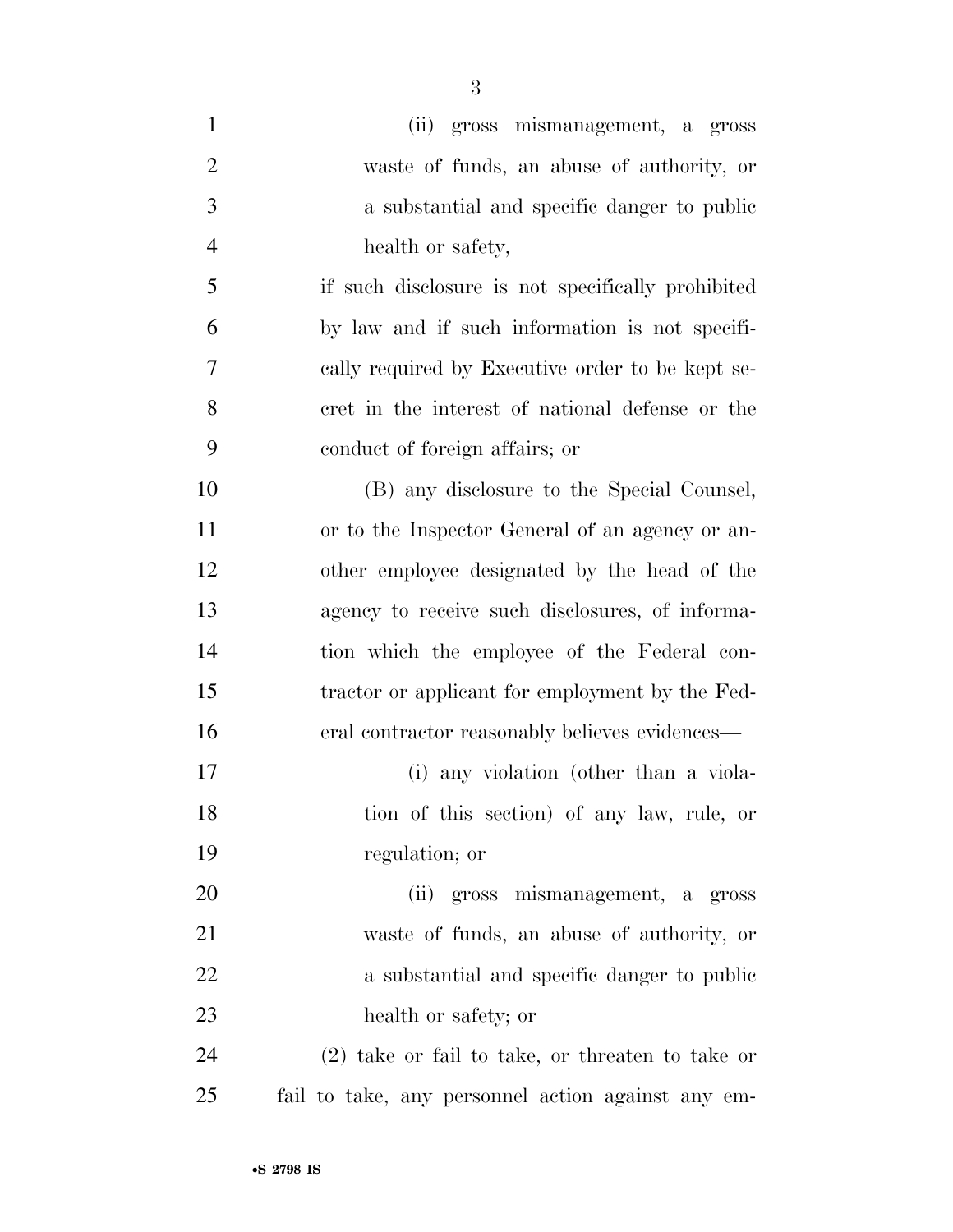| $\mathbf{1}$   | ployee of the Federal contractor or applicant for em-        |
|----------------|--------------------------------------------------------------|
| $\overline{2}$ | ployment by the Federal contractor for employment            |
| 3              | because of-                                                  |
| $\overline{4}$ | (A) the exercise of any appeal, complaint,                   |
| 5              | or grievance right granted by any law, rule, or              |
| 6              | regulation—                                                  |
| 7              | (i) with regard to remedying a viola-                        |
| 8              | tion of paragraph $(1)$ ; or                                 |
| 9              | (ii) other than with regard to rem-                          |
| 10             | edying a violation of paragraph $(1)$ ;                      |
| 11             | (B) testifying for or otherwise lawfully as-                 |
| 12             | sisting any individual in the exercise of any                |
| 13             | right referred to in subparagraph $(A)(i)$ or $(ii)$ ;       |
| 14             | (C) cooperating with or disclosing informa-                  |
| 15             | tion to the Inspector General (or any other                  |
| 16             | component responsible for internal investigation             |
| 17             | or review) of an agency, or the Special Counsel,             |
| 18             | in accordance with applicable provisions of law;             |
| 19             | or                                                           |
| 20             | (D) refusing to obey an order that would                     |
| 21             | require the individual to violate a law, rule, or            |
| 22             | regulation.                                                  |
| 23             | (b) AGENCY ACTION.—A Federal agency may not                  |
| 24             | pressure a Federal contractor to take, fail to take, or      |
| 25             | threaten to take or fail to take any personnel action relat- |